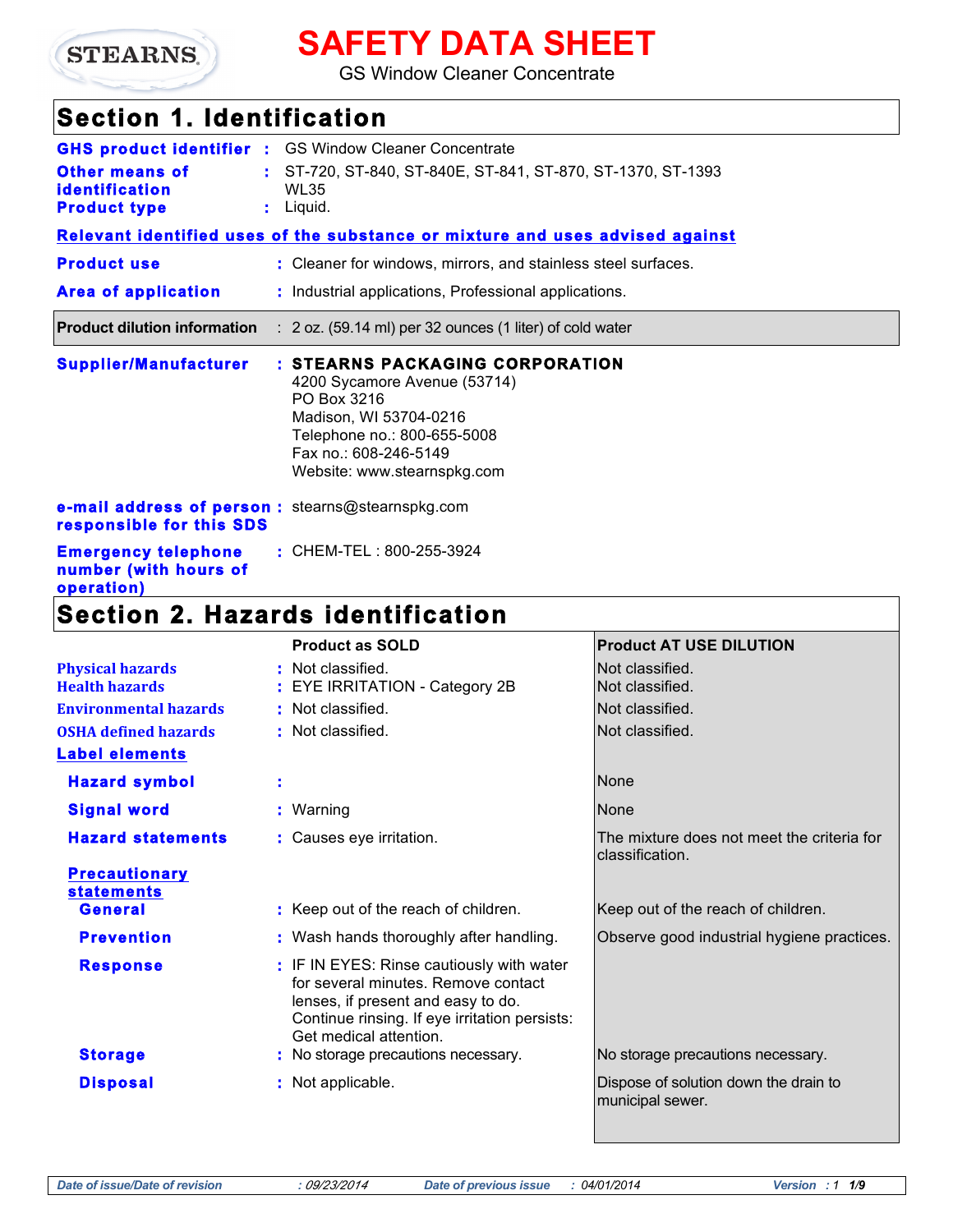# **Section 2. Hazards identification**

| <b>Hazards not otherwise</b> |  |
|------------------------------|--|
| classified                   |  |
| <b>Supplemental</b>          |  |
| information                  |  |

Not applicable. **Not** applicable.

**None** Not applicable.

# **Section 3. Composition/information on ingredients**

| Substance/mixture     | : Mixture                                    |
|-----------------------|----------------------------------------------|
| <b>Other means of</b> | $:$ ST-720, ST-840, ST-840E, ST-841, ST-1370 |
| <b>identification</b> |                                              |

| <b>CAS number/other</b><br><b>identifiers</b> |                   |                    |           |                   |
|-----------------------------------------------|-------------------|--------------------|-----------|-------------------|
| <b>CAS number</b>                             | : Not applicable. |                    |           |                   |
| <b>Product code</b>                           | : Not available.  |                    |           |                   |
| <b>Ingredient name</b>                        |                   | <b>Other names</b> |           | <b>CAS number</b> |
| Videt EGM                                     |                   | Not available.     | $10 - 30$ | ۰                 |

Any concentration shown as a range is to protect confidentiality or is due to batch variation.

**There are no additional ingredients present which, within the current knowledge of the supplier and in the concentrations applicable, are classified as hazardous to health and hence require reporting in this section.**

## **Section 4. First aid measures**

|                                                                                     | <b>Product as SOLD</b>                                                                                                                                                                          | <b>Product AT USE DILUTION</b>                                                                                              |
|-------------------------------------------------------------------------------------|-------------------------------------------------------------------------------------------------------------------------------------------------------------------------------------------------|-----------------------------------------------------------------------------------------------------------------------------|
| <b>Inhalation</b>                                                                   | : If breathing is difficult, remove to fresh air<br>and keep at rest in a position comfortable<br>for breathing. Call a physician if symptoms<br>develop or persist.                            | No special measures required. Treat<br>symptomatically.                                                                     |
| <b>Skin contact</b>                                                                 | : If irritation occurs, flush exposed area with<br>water. Get medical attention if irritation<br>develops and persists.                                                                         | No known effect after skin contact.                                                                                         |
| <b>Eye contact</b>                                                                  | IF IN EYES: Rinse cautiously with water<br>for several minutes. Remove contact<br>lenses, if present and easy to do.<br>Continue rinsing. If eye irritation persists:<br>Get medical attention. | No known effect after eye contact. Rinse<br>with water for a few minutes. If irritation<br>persists, get medical attention. |
| <b>Ingestion</b>                                                                    | : Rinse mouth. DO NOT INDUCE<br>VOMITING. If ingestion of a large<br>amount does occur, call a poison control<br>center immediately.                                                            | Get medical attention if symptoms occur.                                                                                    |
| <b>Most important</b><br>symptoms/effects, acute<br>and delayed                     | : Direct contact with eyes may cause<br>temporary irritation.                                                                                                                                   | No known effects.                                                                                                           |
| <b>Indication of immediate</b><br>medical attention and special<br>treatment needed | : Treat symptomatically.                                                                                                                                                                        | Treat symptomatically.                                                                                                      |
| <b>General information</b>                                                          | : Ensure that medical personnel are aware<br>of the material(s) involved, and take<br>precautions to protect themselves.                                                                        | No special measures required.                                                                                               |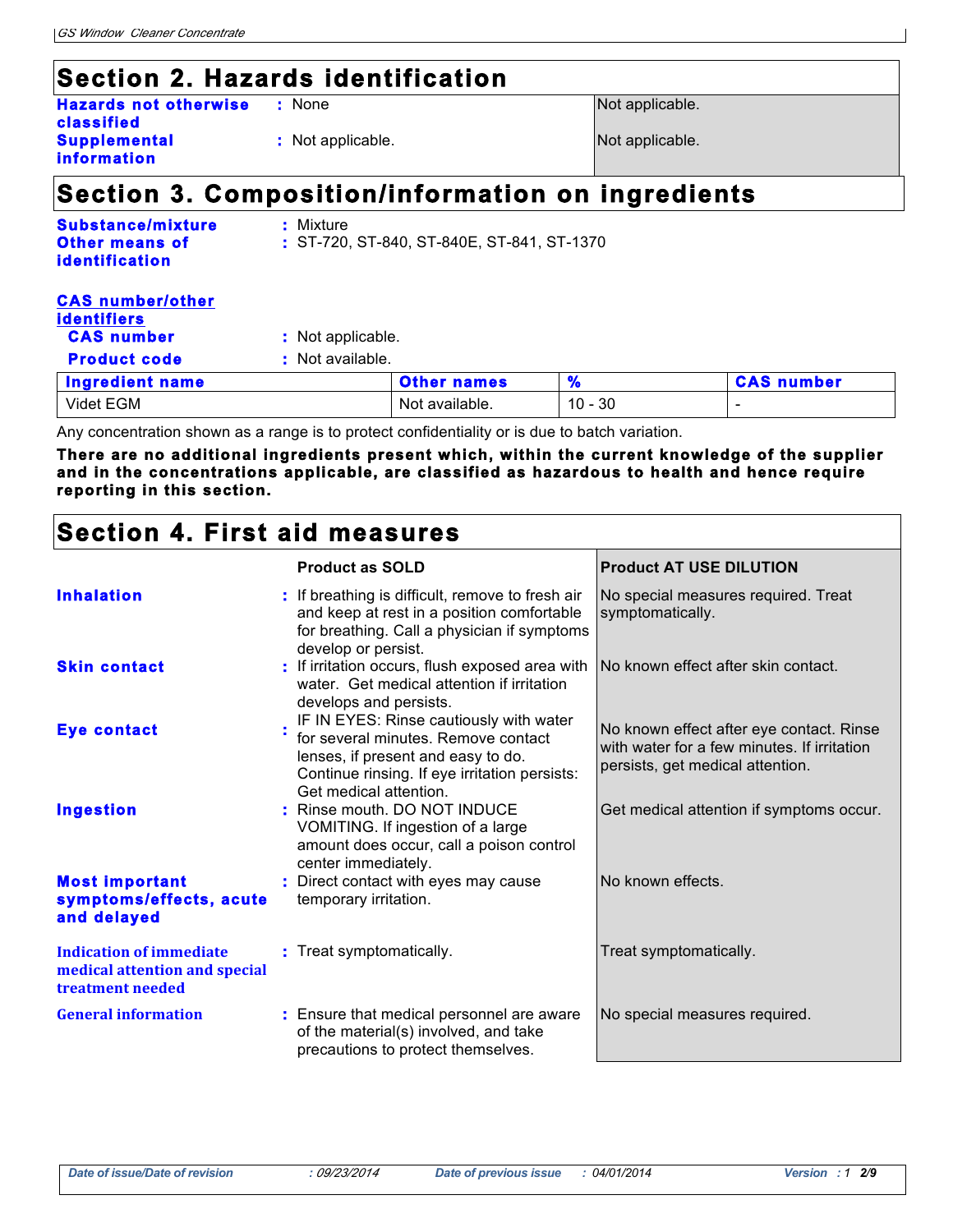# **Section 5. Fire-fighting measures**

| <b>Suitable extinguishing</b><br>media<br><b>Unsuitable extinguishing : Not available.</b><br>media | : Treat for surrounding material.                                                                  |
|-----------------------------------------------------------------------------------------------------|----------------------------------------------------------------------------------------------------|
| <b>Specific hazards arising</b><br>from the chemical                                                | : During fire, gases hazardous to health may be formed.                                            |
| <b>Special protective</b><br>equipment and precautions<br>for firefighters                          | : Self-contained breathing apparatus and full protective clothing must be worn in case of<br>fire. |
| <b>Fire-fighting</b><br>equipment/instructions                                                      | : Move containers from fire area if you can do so without risk.                                    |
| <b>Specific methods</b>                                                                             | : Use standard firefighting procedures and consider the hazards of other involved<br>materials.    |
| <b>General fire hazards</b>                                                                         | : No unusual fire or explosion hazards noted.                                                      |

### **Section 6. Accidental release measures**

|                                                                                            | <b>Product as SOLD</b> |                                                                                                                                                                                                                                                                                                                        | <b>Product AT USE DILUTION</b>                                                                                                                                                                      |  |
|--------------------------------------------------------------------------------------------|------------------------|------------------------------------------------------------------------------------------------------------------------------------------------------------------------------------------------------------------------------------------------------------------------------------------------------------------------|-----------------------------------------------------------------------------------------------------------------------------------------------------------------------------------------------------|--|
| <b>Personal precautions,</b><br>protective equipment<br>and emergency<br><b>procedures</b> |                        | : Keep out of low areas. Keep unnecessary<br>personnel away. Keep people away from<br>and upwind of spill/leak. Do not touch<br>damaged containers or spilled material<br>unless wearing appropriate protective<br>clothing. For personal protection, see<br>section 8 of the SDS.                                     | Use personal protective equipment as<br>required.<br>Avoid contact of large amounts of spilled<br>material and run off with soil and surface<br>waterways.<br>Use a water rinse for final clean-up. |  |
| <b>Methods and materials for</b><br>containment and cleaning up                            |                        | : This product is miscible in water. Stop the<br>flow of material, if this is without risk.                                                                                                                                                                                                                            |                                                                                                                                                                                                     |  |
|                                                                                            |                        | Large Spills: Dike the spilled material,<br>where this is possible. Cover with plastic<br>sheet to prevent spreading. Absorb in<br>vermiculite, dry sand or earth and place<br>into containers. Prevent entry into<br>waterways, basements or confined areas.<br>Following product recovery, flush area with<br>water. | Large Spills: Flush area with water. Prevent<br>entry into waterways.                                                                                                                               |  |
|                                                                                            |                        | Small Spills: Wipe up with absorbent<br>material (e.g. cloth, fleece). Clean surface<br>thoroughly.                                                                                                                                                                                                                    | Small Spills: Wipe up with absorbent<br>material.                                                                                                                                                   |  |
|                                                                                            |                        | Never return spills to original containers<br>for re-use. For waste disposal, see section<br>13 of the SDS.                                                                                                                                                                                                            | Discharge collected material per<br>Section 13 of the SDS.                                                                                                                                          |  |
| <b>Environmental</b><br><b>precautions</b>                                                 |                        | : Avoid discharge into storm water drains,<br>water courses or onto the ground.                                                                                                                                                                                                                                        | Avoid discharge into storm water drains,<br>water courses, or onto the ground.                                                                                                                      |  |

# **Section 7. Handling and storage**

|                                                                            | <b>Product as SOLD</b> |                        | <b>Product AT USE DILUTION</b> |                      |  |
|----------------------------------------------------------------------------|------------------------|------------------------|--------------------------------|----------------------|--|
| : Use care in handling/storage.<br><b>Precautions for safe</b><br>handling |                        | None required.         |                                |                      |  |
| Date of issue/Date of revision                                             | : 09/23/2014           | Date of previous issue | <i>04/01/2014</i>              | Version : $1 \, 3/9$ |  |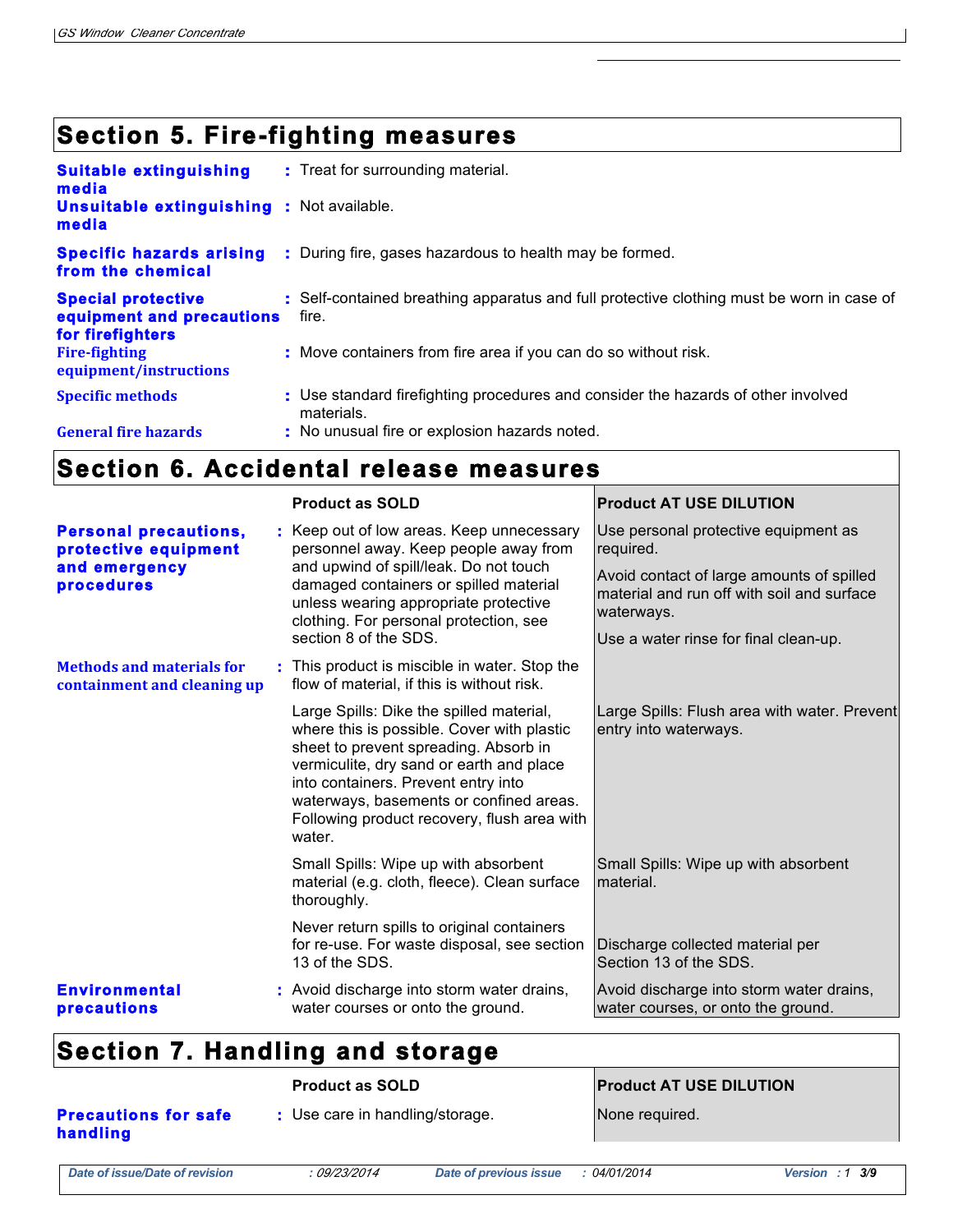| <b>Conditions for safe storage,</b><br>including any<br>incompatibilities |  | : Keep out of reach of children. Store in<br>original tightly closed container. Store<br>away from incompatible materials (see<br>Section 10 of the SDS).                                                                                                                                                                                                                                                                                          | Keep out of reach of children.                                                                                                                   |
|---------------------------------------------------------------------------|--|----------------------------------------------------------------------------------------------------------------------------------------------------------------------------------------------------------------------------------------------------------------------------------------------------------------------------------------------------------------------------------------------------------------------------------------------------|--------------------------------------------------------------------------------------------------------------------------------------------------|
|                                                                           |  | Section 8. Exposure controls/personal protection                                                                                                                                                                                                                                                                                                                                                                                                   |                                                                                                                                                  |
|                                                                           |  | <b>Product as SOLD</b>                                                                                                                                                                                                                                                                                                                                                                                                                             | <b>Product AT USE DILUTION</b>                                                                                                                   |
|                                                                           |  | <b>Occupational exposure limits :</b> No exposure limits noted for ingredient(s).                                                                                                                                                                                                                                                                                                                                                                  | No exposure limits noted for ingredient(s).                                                                                                      |
| <b>Biological limit values</b>                                            |  | : No biological exposure limits noted for the<br>ingredient(s).                                                                                                                                                                                                                                                                                                                                                                                    | No biological exposure limits noted for the<br>ingredient(s).                                                                                    |
| controls                                                                  |  | Appropriate engineering : Good general ventilation (typically 10 air<br>changes per hour) should be used.<br>Ventilation rates should be matched to<br>conditions. If applicable, use process<br>enclosures, local exhaust ventilation, or<br>other engineering controls to maintain<br>airborne levels below recommended<br>exposure limits. If exposure limits have<br>not been established, maintain airborne<br>levels to an acceptable level. | Good general ventilation should be used.                                                                                                         |
|                                                                           |  | Individual protection measures, such as personal protective equipment<br><b>Product as SOLD</b>                                                                                                                                                                                                                                                                                                                                                    | <b>Product AT USE DILUTION</b>                                                                                                                   |
| <b>Eye/face protection</b>                                                |  | : Safety glasses if eye contact is possible.                                                                                                                                                                                                                                                                                                                                                                                                       | Wear protective eyewear if contact is<br>possible.                                                                                               |
| <b>Skin protection</b>                                                    |  |                                                                                                                                                                                                                                                                                                                                                                                                                                                    |                                                                                                                                                  |
| <b>Hand protection</b>                                                    |  | : Not normally needed.                                                                                                                                                                                                                                                                                                                                                                                                                             | No protective equipment is needed under<br>normal conditions.                                                                                    |
| <b>Other</b>                                                              |  | : As required by employer code.                                                                                                                                                                                                                                                                                                                                                                                                                    | No protective equipment is needed under<br>normal conditions.                                                                                    |
| <b>Respiratory protection</b>                                             |  | : No personal respiratory protective<br>equipment normally required.                                                                                                                                                                                                                                                                                                                                                                               | No protective equipment is needed under<br>normal conditions.                                                                                    |
| <b>Thermal hazards</b>                                                    |  | : Wear appropriate thermal protective<br>clothing, when necessary.                                                                                                                                                                                                                                                                                                                                                                                 | No protective equipment is needed under<br>normal conditions.                                                                                    |
| <b>General hygiene</b><br>considerations                                  |  | : Always observe good personal hygiene<br>measures, such as washing after handling<br>the material and before eating, drinking,<br>and/or smoking. Routinely wash work<br>clothing and protective equipment to<br>remove contaminants.                                                                                                                                                                                                             | Always observe good personal hygiene<br>measures, such as washing after handling<br>the material and before eating, drinking,<br>and/or smoking. |

# **Section 9. Physical and chemical properties**

| <b>Product AT USE DILUTION</b> |
|--------------------------------|
|                                |
|                                |
|                                |
|                                |
| Odorless. (No fragrance added) |
|                                |
|                                |
|                                |
|                                |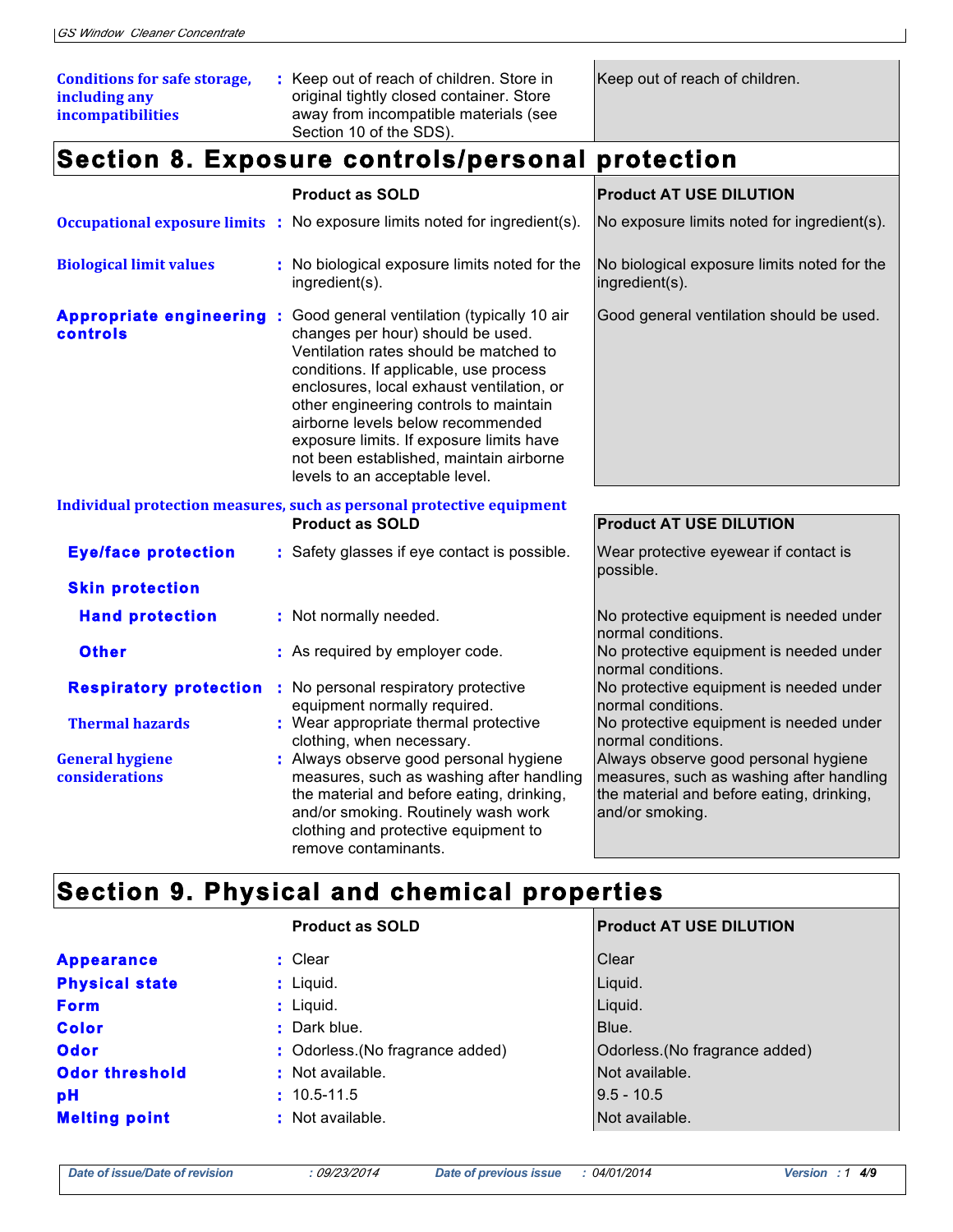|  |  | <b>GS Window Cleaner Concentrate</b> |
|--|--|--------------------------------------|
|  |  |                                      |

| Initial boiling point and | : 212 °F (100 °C) | 212 °F (100 °  |
|---------------------------|-------------------|----------------|
| boiling range             |                   |                |
| <b>Pour point</b>         | : Not available.  | Not available. |

**:** 212 °F (100 °C) 212 °F (100 °C)

## **Section 9. Physical and chemical properties**

| <b>Specific gravity</b>                                                                                                                                                                                                            | : Not available.                                                           | Not available.                                                           |
|------------------------------------------------------------------------------------------------------------------------------------------------------------------------------------------------------------------------------------|----------------------------------------------------------------------------|--------------------------------------------------------------------------|
| <b>Flash point</b>                                                                                                                                                                                                                 | : Closed cup: $>93.333^{\circ}$ C ( $>200^{\circ}$ F)<br>[Pensky-Martens.] | Closed cup: $>93.333^{\circ}$ C ( $>200^{\circ}$ F)<br>[Pensky-Martens.] |
| <b>Evaporation rate</b>                                                                                                                                                                                                            | : Not available.                                                           | Not available.                                                           |
| <b>Flammability (solid, gas): Not applicable.</b>                                                                                                                                                                                  |                                                                            | Not applicable.                                                          |
| <b>Lower and upper</b><br>explosive (flammable)<br><u>limits</u>                                                                                                                                                                   | : Not available.                                                           | Not available.                                                           |
| Vapor pressure                                                                                                                                                                                                                     | : <0.013 kPa $($ <0.1 mm Hg $)$                                            | $< 0.013$ kPa $(< 0.1$ mm Hg)                                            |
| <b>Vapor density</b>                                                                                                                                                                                                               | : Not available.                                                           | Not available.                                                           |
| <b>Relative density</b>                                                                                                                                                                                                            | : 1.02                                                                     | 1.00                                                                     |
| <b>Solubility</b>                                                                                                                                                                                                                  | : Complete                                                                 | Complete                                                                 |
| <b>Auto-ignition</b><br>temperature                                                                                                                                                                                                | : Not available.                                                           | Not available.                                                           |
| <b>Decomposition</b><br>temperature                                                                                                                                                                                                | : Not available.                                                           | Not available.                                                           |
| <b>Viscosity</b>                                                                                                                                                                                                                   | : <100 mPa $\cdot$ s (<100 cP)                                             | $<$ 100 mPa $\cdot$ s ( $<$ 100 cP)                                      |
| <b>Other information</b>                                                                                                                                                                                                           |                                                                            |                                                                          |
| <b>Bulk density</b>                                                                                                                                                                                                                | : 8.51 lbs/gallon                                                          | 8.35 lbs/gallon                                                          |
| $\bullet$ is a second of the second contract of the second contract of the second contract of the second contract of the second contract of the second contract of the second contract of the second contract of the second contra | .                                                                          |                                                                          |

### **Section 10. Stability and reactivity**

#### **Product as SOLD**

| <b>Reactivity</b>                                           | : None known.<br><b>Possibility of hazardous</b> : No dangerous reaction known under conditions of normal use. |
|-------------------------------------------------------------|----------------------------------------------------------------------------------------------------------------|
| reactions<br><b>Chemical stability</b>                      | : Material is stable under normal conditions.                                                                  |
| <b>Conditions to avoid</b><br><b>Incompatible materials</b> | : Do not mix with other chemicals. Keep from freezing.<br>: Strong oxidizing agents.                           |
| <b>Hazardous</b><br>decomposition<br><b>products</b>        | : No hazardous decomposition products are known.                                                               |
|                                                             |                                                                                                                |

### **Section 11. Toxicological information**

# **Information on the likely routes of exposure**

|                                                            | <b>Product as SOLD</b>                                                                      | <b>Product AT USE DILUTION</b>                              |
|------------------------------------------------------------|---------------------------------------------------------------------------------------------|-------------------------------------------------------------|
| <b>Ingestion</b>                                           | : Expected to be a low ingestion hazard.                                                    | Expected to be a low ingestion hazard.                      |
| <b>Inhalation</b>                                          | : No adverse effects due to inhalation are<br>expected.                                     | No adverse effects due to inhalation are<br>expected.       |
| <b>Skin contact</b>                                        | : No adverse effects due to skin contact are<br>expected.                                   | No adverse effects due to skin contact are<br>expected.     |
| Eye contact                                                | : Direct contact with eyes may cause<br>temporary irritation.                               | Direct contact with eyes may cause<br>temporary irritation. |
| physical, chemical and<br>toxicological<br>characteristics | <b>Symptoms related to the:</b> Direct contact with eyes may cause<br>temporary irritation. | Direct contact with eyes may cause<br>temporary irritation. |
| Information on toxicological effects                       |                                                                                             | Direct contact with eyes may cause                          |
| Date of issue/Date of revision                             | <b>Date of previous issue</b><br>: 09/23/2014                                               | : 04/01/2014<br>Version : $1\,5/9$                          |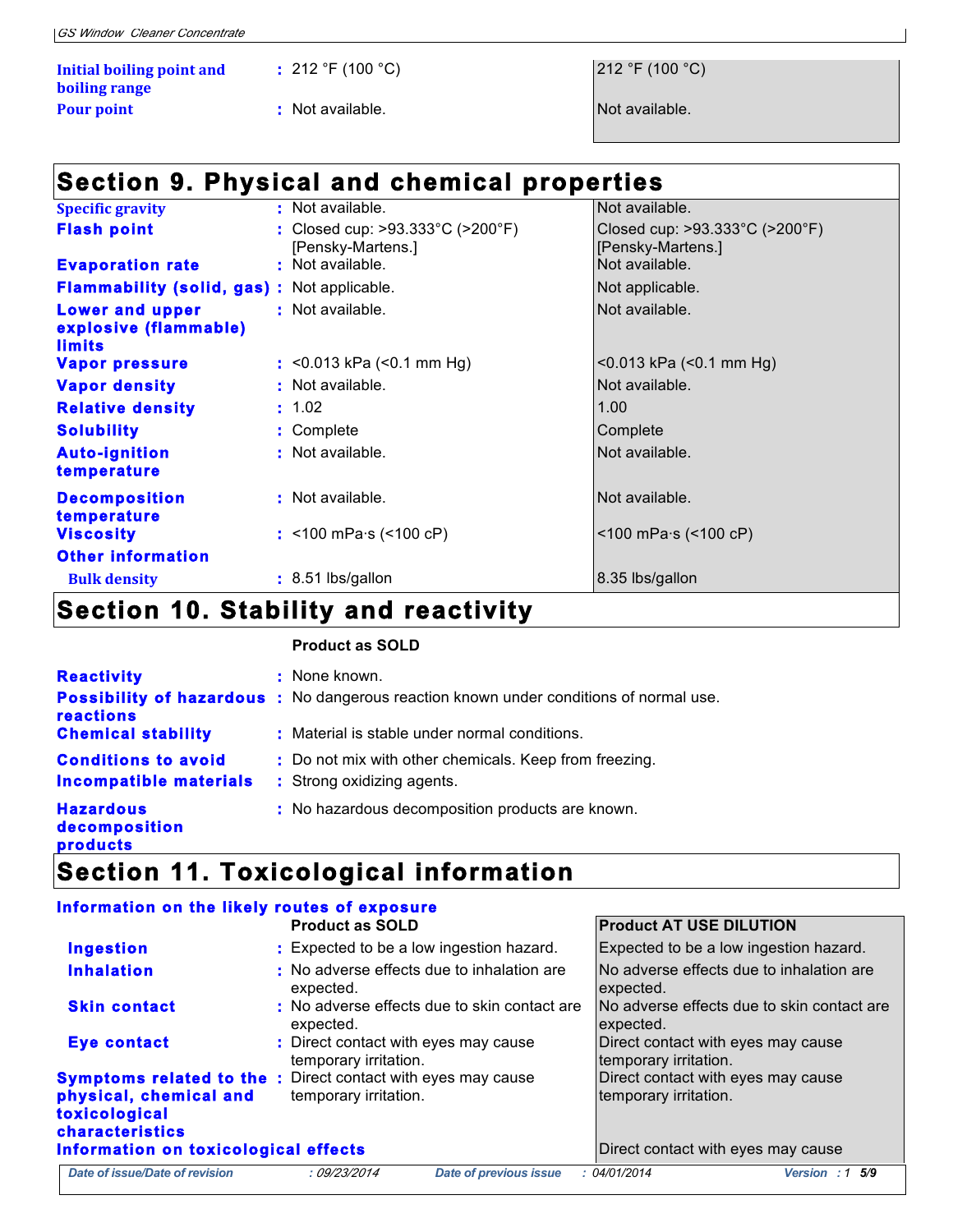|                                  |                                                             | temporary irritation.                                |
|----------------------------------|-------------------------------------------------------------|------------------------------------------------------|
| <b>Acute toxicity</b>            | : Calculated Oral LD50 29,411 mg/kg                         | Non-toxic at use-dilution.                           |
| <b>Skin corrosion/irritation</b> | : Prolonged skin contact may cause<br>temporary irritation. | No known significant effects or critical<br>hazards. |
| <b>Exposure minutes</b>          | : Not available.                                            | Not available.                                       |
| <b>Erythema value</b>            | : Not available.                                            | Not available.                                       |
| Oedema value                     | : Not available.                                            | Not available.                                       |

# **Section 11. Toxicological information**

| <b>Product as SOLD</b>                      | <b>Product AT USE DILUTION</b>                                                                                                                                                                                                                                                                                                                                                                                                                                                                                                                                                                                                                                           |
|---------------------------------------------|--------------------------------------------------------------------------------------------------------------------------------------------------------------------------------------------------------------------------------------------------------------------------------------------------------------------------------------------------------------------------------------------------------------------------------------------------------------------------------------------------------------------------------------------------------------------------------------------------------------------------------------------------------------------------|
| temporary irritation.                       | No known significant effects or critical<br>hazards.                                                                                                                                                                                                                                                                                                                                                                                                                                                                                                                                                                                                                     |
|                                             | Not available.                                                                                                                                                                                                                                                                                                                                                                                                                                                                                                                                                                                                                                                           |
|                                             | Not available.                                                                                                                                                                                                                                                                                                                                                                                                                                                                                                                                                                                                                                                           |
|                                             | Not available.                                                                                                                                                                                                                                                                                                                                                                                                                                                                                                                                                                                                                                                           |
|                                             | Not available.                                                                                                                                                                                                                                                                                                                                                                                                                                                                                                                                                                                                                                                           |
|                                             | Not available.                                                                                                                                                                                                                                                                                                                                                                                                                                                                                                                                                                                                                                                           |
| temporary irritation.                       | No known significant effects or critical<br>hazards.<br>Not available.                                                                                                                                                                                                                                                                                                                                                                                                                                                                                                                                                                                                   |
|                                             |                                                                                                                                                                                                                                                                                                                                                                                                                                                                                                                                                                                                                                                                          |
| sensitization.                              | No known significant effects or critical<br>hazards.                                                                                                                                                                                                                                                                                                                                                                                                                                                                                                                                                                                                                     |
| any components present at greater than      | No known significant effects or critical<br>hazards.                                                                                                                                                                                                                                                                                                                                                                                                                                                                                                                                                                                                                     |
| carcinogen by IARC, ACGIH, NTP, or<br>OSHA. | No known significant effects or critical<br>hazards.                                                                                                                                                                                                                                                                                                                                                                                                                                                                                                                                                                                                                     |
|                                             |                                                                                                                                                                                                                                                                                                                                                                                                                                                                                                                                                                                                                                                                          |
|                                             |                                                                                                                                                                                                                                                                                                                                                                                                                                                                                                                                                                                                                                                                          |
| reproductive or developmental effects.      | This product is not expected to cause<br>reproductive or developmental effects.                                                                                                                                                                                                                                                                                                                                                                                                                                                                                                                                                                                          |
|                                             | Not classified.                                                                                                                                                                                                                                                                                                                                                                                                                                                                                                                                                                                                                                                          |
|                                             | Not classified.                                                                                                                                                                                                                                                                                                                                                                                                                                                                                                                                                                                                                                                          |
|                                             | Not available.                                                                                                                                                                                                                                                                                                                                                                                                                                                                                                                                                                                                                                                           |
|                                             | Not available.                                                                                                                                                                                                                                                                                                                                                                                                                                                                                                                                                                                                                                                           |
| on human health.                            | This product has no known adverse effect<br>on human health.                                                                                                                                                                                                                                                                                                                                                                                                                                                                                                                                                                                                             |
|                                             | Direct contact with eyes may cause<br>: Not available.<br>: Not available.<br>: Not available.<br>Conjunctival oedema value : Not available.<br>: Not available.<br>: Direct contact with eyes may cause<br>: Not available.<br>: This product is not expected to cause skin<br>: No data available to indicate product or<br>0.1% are mutagenic or genotoxic.<br>: This product is not considered to be a<br>: Not listed.<br>: This product is not expected to cause<br>Specific target organ toxicity - : Not classified.<br>Specific target organ toxicity - : Not classified.<br>: Not available.<br>: Not available.<br>: This product has no known adverse effect |

# **Section 12. Ecological information**

| <b>Ecotoxicity</b>               | : The product is not classified as environmentally hazardous. However, this does not<br>exclude the possibility that large or frequent spills can have a harmful or damaging<br>effect on the environment.<br>Persistence and degradability: No data is available on the degradability of this product. |
|----------------------------------|---------------------------------------------------------------------------------------------------------------------------------------------------------------------------------------------------------------------------------------------------------------------------------------------------------|
| <b>Bioaccumulative potential</b> | : No data available.                                                                                                                                                                                                                                                                                    |
| <b>Mobility in soil</b>          | : No data available.                                                                                                                                                                                                                                                                                    |

| ate of issue/Date of revision |  |
|-------------------------------|--|
|-------------------------------|--|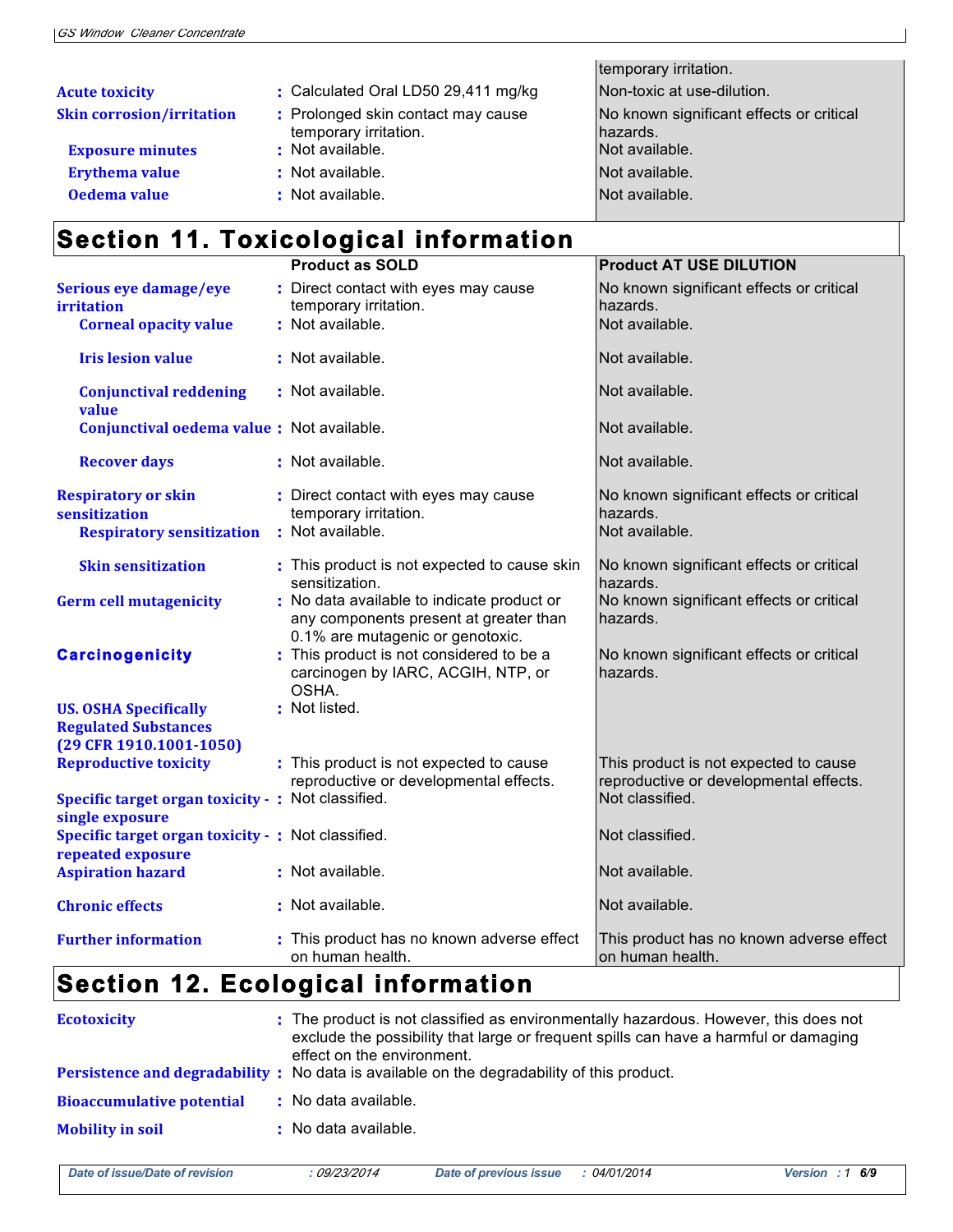#### **Mobility in general :** Not available.

- 
- 
- **Other adverse effects : No other adverse environmental effects (e.g. ozone depletion, photochemical ozone** creation potential, endocrine disruption, global warming potential) are expected from this component.

## **Section 13. Disposal considerations**

|                                                 |  | <b>Product as SOLD</b>                                                                                                                                                                                                          | <b>Product AT USE DILUTION</b>                                                         |
|-------------------------------------------------|--|---------------------------------------------------------------------------------------------------------------------------------------------------------------------------------------------------------------------------------|----------------------------------------------------------------------------------------|
| <b>Disposal instructions</b>                    |  | : Collect and reclaim or dispose in sealed<br>containers at licensed waste disposal site.                                                                                                                                       | Diluted product can be flushed to sanitary<br>sewer. Discard empty container in trash. |
| <b>Local disposal regulations</b>               |  | : Dispose in accordance with all applicable<br>regulations.                                                                                                                                                                     |                                                                                        |
| <b>Hazardous waste code</b>                     |  | : The waste code should be assigned in<br>discussion between the user, the producer<br>and the waste disposal company.                                                                                                          |                                                                                        |
| <b>Waste from residues / unused</b><br>products |  | Dispose of in accordance with local<br>regulations. Empty containers or liners<br>may retain some product residues. This<br>material and its container must be<br>disposed of in a safe manner (see:<br>Disposal instructions). |                                                                                        |
| <b>Contaminated packaging</b>                   |  | : Empty containers should be taken to an<br>approved waste handling site for recycling<br>or disposal. Since emptied containers<br>may retain product residue, follow label<br>warnings even after container is emptied.        |                                                                                        |
| Saction<br>Tranenart infarmatian                |  |                                                                                                                                                                                                                                 |                                                                                        |

#### **Section 14. Transport information**

#### **Product as SOLD**

|                      | <b>DOT Classification</b> | <b>IMDG</b>              | <b>IATA</b>    |
|----------------------|---------------------------|--------------------------|----------------|
| <b>UN number</b>     | Not regulated.            | Not regulated.           | Not regulated. |
| <b>UN proper</b>     | Cleaning Compounds, NOI,  | $\overline{\phantom{0}}$ |                |
| shipping name        | liquid                    |                          |                |
| <b>Transport</b>     | $\overline{\phantom{0}}$  | -                        |                |
| hazard               |                           |                          |                |
| class(es)            |                           |                          |                |
| <b>Packing group</b> | $\overline{\phantom{a}}$  |                          |                |
| <b>Environmental</b> | No.                       | No.                      | No.            |
| hazards              |                           |                          |                |
| <b>Additional</b>    | $\overline{\phantom{0}}$  | $\overline{\phantom{0}}$ | -              |
| <b>information</b>   |                           |                          |                |

**Product AT USE DILUTION**  Not intended for transport

## **Section 15. Regulatory information**

#### **U.S. Federal regulations**

#### **Product as SOLD Product AT USE DILUTION**

**:** Not regulated. **Not regulated.** Not regulated.

**TSCA Section 12(b) Export Notification (40 CFR 707, Subpt. D)**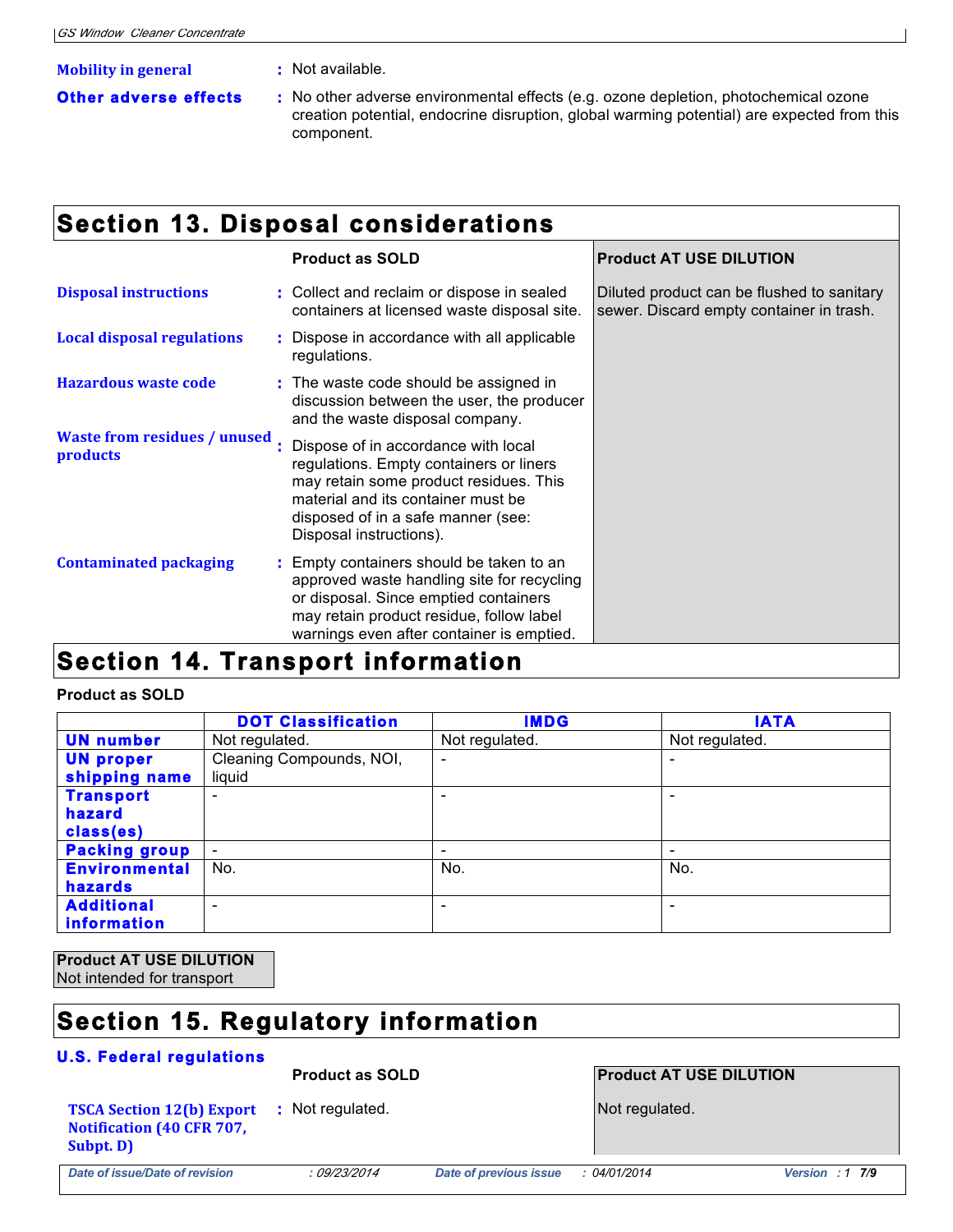**CERCLA Hazardous Substance List (40 CFR 302.4) US. OSHA Specifically Regulated Substances (29 CFR 1910.1001-1050)** 

**:** Not listed. Not listed.

**:** Not listed. Not listed.

## **Section 15. Regulatory information**

| <b>Superfund Amendments and Reauthorization Act of 1986 (SARA)</b>                                                  |                                                                                                                              |                                |  |  |
|---------------------------------------------------------------------------------------------------------------------|------------------------------------------------------------------------------------------------------------------------------|--------------------------------|--|--|
|                                                                                                                     | <b>Product as SOLD</b>                                                                                                       | <b>Product AT USE DILUTION</b> |  |  |
| <b>Hazard categories</b><br><b>SARA 302 Extremely</b>                                                               | : Immediate Hazard - No<br>Delayed Hazard - No<br>Fire Hazard - No<br>Pressure Hazard - No<br>Reactivity Hazard - No<br>: No | Non-hazardous.<br>Not listed.  |  |  |
| hazardous substance                                                                                                 |                                                                                                                              |                                |  |  |
| chemical                                                                                                            | SARA 311/312 Hazardous : Immediate (acute) health hazard                                                                     |                                |  |  |
| SARA 313 (TRI reporting) : Not regulated.                                                                           |                                                                                                                              |                                |  |  |
| <b>Other federal regulations</b>                                                                                    |                                                                                                                              |                                |  |  |
|                                                                                                                     | <b>Product as SOLD</b>                                                                                                       | <b>Product AT USE DILUTION</b> |  |  |
| <b>Clean Air Act (CAA) Section</b><br><b>112 Hazardous Air</b><br><b>Pollutants (HAPs) List</b>                     | : Not regulated.                                                                                                             | Not regulated.                 |  |  |
| <b>Clean Air Act (CAA) Section</b><br>112(r) Accidental Release<br><b>Prevention</b><br>$(40$ CFR $68.130)$         | : Not regulated.                                                                                                             | Not regulated.                 |  |  |
| <b>Safe Drinking Water Act</b><br>(SDWA)                                                                            | : Not regulated.                                                                                                             | Not regulated.                 |  |  |
| <b>Food and Drug</b><br><b>Administration (FDA)</b>                                                                 | : Not regulated.                                                                                                             | Not regulated.                 |  |  |
| <b>US State regulations</b>                                                                                         |                                                                                                                              |                                |  |  |
| <b>US</b> - California Proposition<br>65 - Carcinogens &<br><b>Reproductive Toxicity</b><br>(CRT): Listed substance | : Not listed.                                                                                                                | Not listed.                    |  |  |
| <b>US. Massachusetts RTK -</b><br><b>Substance List</b>                                                             | : Not regulated.                                                                                                             | Not regulated.                 |  |  |
| <b>US. Pennsylvania RTK -</b><br><b>Hazardous Substances</b>                                                        | : Not regulated.                                                                                                             | Not regulated.                 |  |  |
| <b>US. Rhode Island RTK</b>                                                                                         | : Not regulated.                                                                                                             | Not regulated.                 |  |  |

**Country(s) or region** Inventory name **Inventory name** On inventory (yes/no)\*<br>
United States & Puerto Rico Toxic Substances Control Act (TSCA) Inventory Toxic Substances Control Act (TSCA) Inventory **Night Act (TSCA)** Inventory Yes \*A "Yes" indicates this product complies with the inventory requirements administered by the governing country(s)